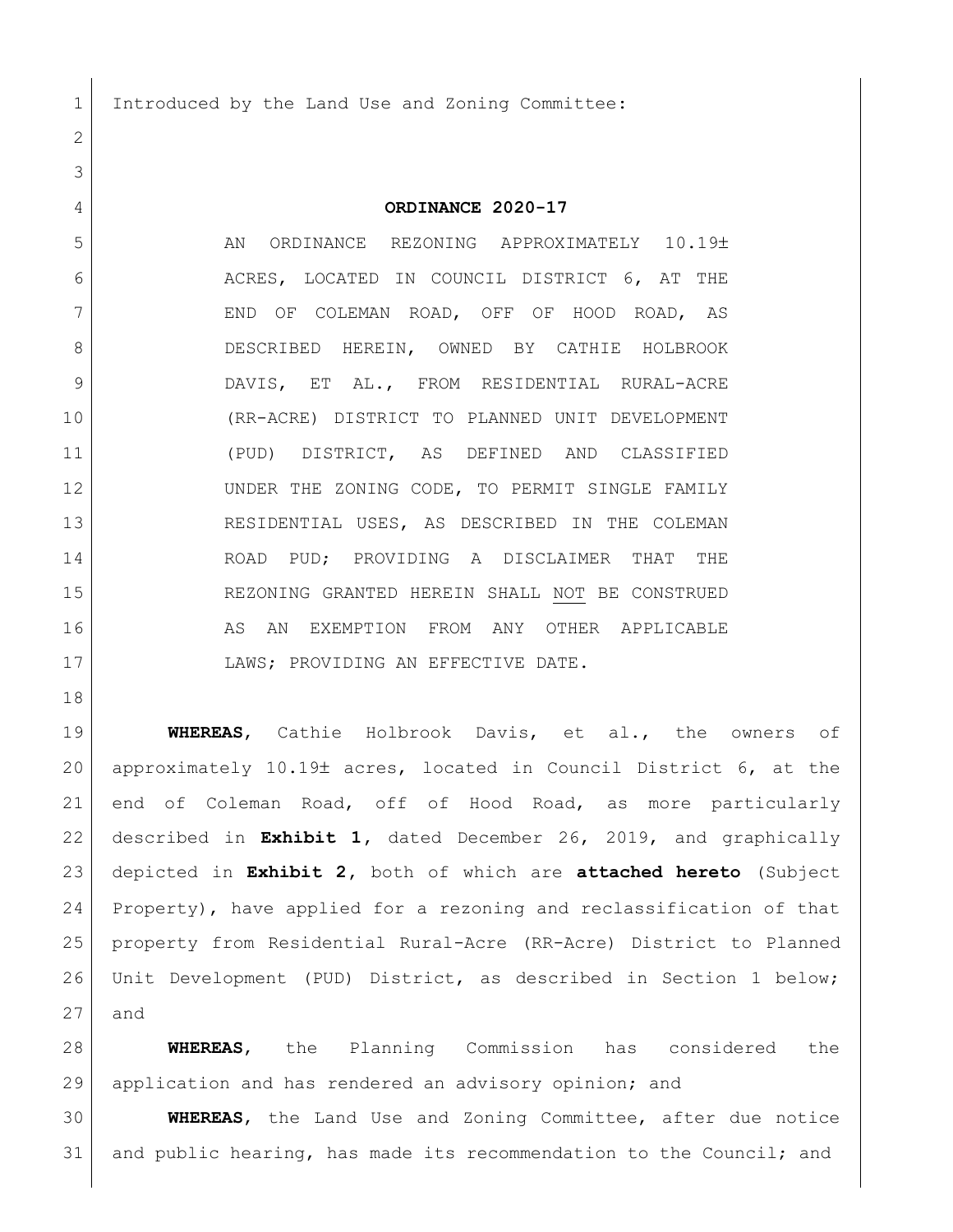**WHEREAS**, the Council finds that such rezoning is: (1) consistent with the *2030 Comprehensive Plan*; (2) furthers the goals, objectives and policies of the *2030 Comprehensive Plan*; and (3) is not in conflict with any portion of the City's land use 5 regulations; and

 **WHEREAS**, the Council finds the proposed rezoning does not adversely affect the orderly development of the City as embodied in 8 | the Zoning Code; will not adversely affect the health and safety of residents in the area; will not be detrimental to the natural environment or to the use or development of the adjacent properties 11 in the general neighborhood; and will accomplish the objectives and meet the standards of Section 656.340 (Planned Unit Development) of 13 the Zoning Code; now, therefore

**BE IT ORDAINED** by the Council of the City of Jacksonville:

 **Section 1. Property Rezoned.** The Subject Property is hereby rezoned and reclassified from Residential Rural-Acre (RR- Acre) District to Planned Unit Development (PUD) District. This new 18 PUD district shall generally permit single family residential uses, and is described, shown and subject to the following documents,

**attached hereto**:

**Exhibit 1** – Legal Description dated December 26, 2019.

**Exhibit 2** – Subject Property per P&DD.

**Exhibit 3** – Written Description dated November 19, 2019.

**Exhibit 4** – Site Plan dated November 12, 2019.

 **Section 2. Owner and Description.** The Subject Property is owned by Cathie Holbrook Davis, et al., and is legally described in **Exhibit 1, attached hereto**. The agent is Curtis L. Hart, 8051 Tara Lane, Jacksonville, Florida 32216; (904) 993-5008.

 **Section 3. Disclaimer.** The rezoning granted herein shall **not** be construed as an exemption from any other applicable local, state, or federal laws, regulations, requirements, permits

 $- 2 -$